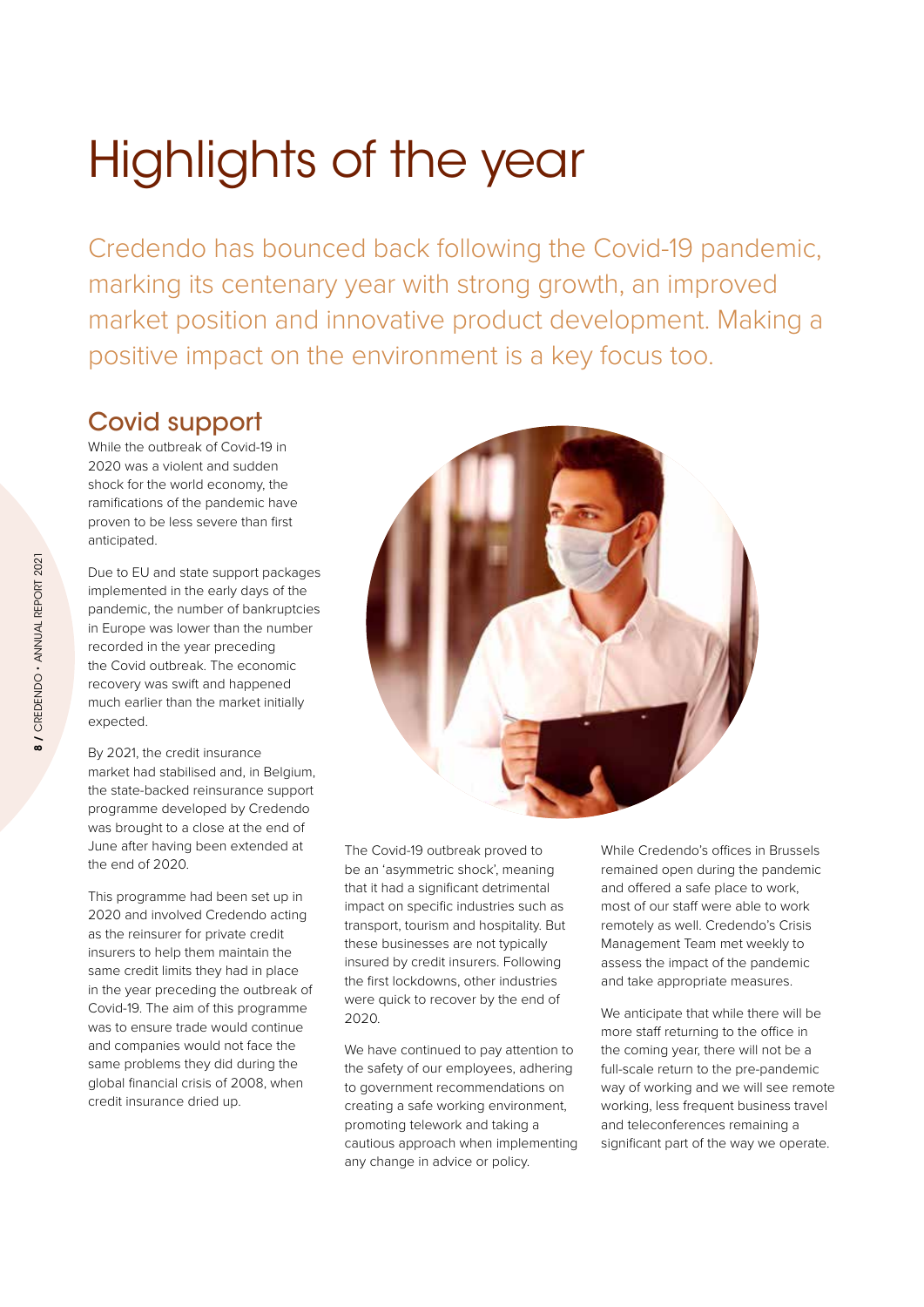



#### **Centenary** celebrations

2021 marked the 100th anniversary of the establishment of Credendo. The company was founded in 1921 to support Belgian international trade by providing guarantees and insurance. It has become an international group with a presence in 14 European countries. It was formerly known as the Office National du Ducroire | Nationale Delcrederedienst, and adopted the name Credendo in 2017.

Due to the ongoing Covid-19 pandemic, sadly many of the planned activities and celebrations were cancelled. However, we ran a successful communication campaign and produced three new corporate videos for the occasion of our anniversary. We also published a special celebratory book commemorating our 100 years, which was released together with our annual report. And finally, we published our own Credendo comic book in 10 languages. All these publications are available on the specific separate website we created.



We published our own Credendo comic book in 10 languages.

#### Improving market position

The merger of Credendo – Single Risk with Credendo – Excess & Surety was concluded in June 2021 to create Credendo – Guarantees & Speciality Risks. The merger was first announced in September 2020.

Credendo – Guarantees & Speciality Risks brings together three business lines: excess-of-loss and topup cover, Single Risk insurance and surety bonds. It has a paid-in capital of EUR 135 million. Its headquarters are in Brussels with a presence across ten countries.

The newly merged entity serves as a single gateway to a range of specialised insurance products, helping improve access for businesses looking for solutions to support their needs. It has helped strengthen Credendo's market position as a provider of specialised insurance products.

The merger has been welcomed by the market, with no cancellation of policies by clients. The rating agency S&P Global Ratings assigned Credendo – Guarantees & Speciality Risks with a rating of A- with a stable outlook in 2021.

S&P Global Ratings also assigned a rating of A with a stable outlook to both Credendo – Short-Term Non-EU Risks and Credendo – Short-Term EU Risks in March 2022. These are the first ratings granted to the two entities.

We opened a new office for Credendo – Short-Term Non-EU Risks in the Netherlands in 2021. This follows on from our expansion into Ireland in 2020, with the opening of a Credendo – Guarantees & Speciality Risks branch in Cork, offering surety bonds and guarantee facilities to Irelandbased companies.

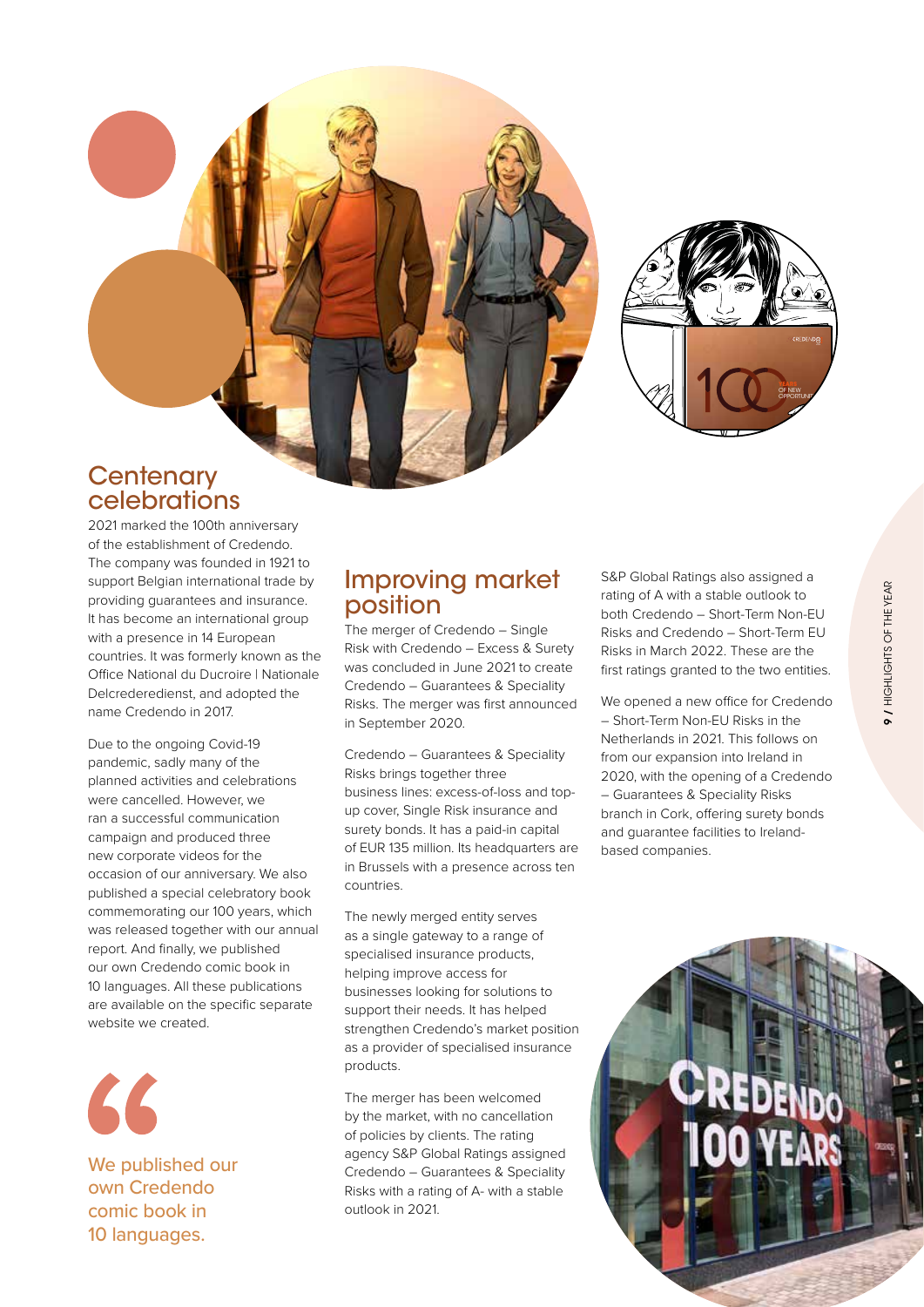

### New Board of Directors

In February 2022, the Belgian government appointed a new Board of Directors for Credendo – Export Credit Agency, with Vincent Reuter remaining the chairman of the board. Board members are appointed for five years.

Credendo also added new independent members to the boards of Credendo – Short-Term Non-EU Risks and Credendo – Guarantees & Speciality Risks. We wanted to bring in external board members that offered skills and knowledge in specific competencies such as IT or banking. The new appointments are in line with Credendo's aim to improve gender equality throughout the organisation.



Launched as a pilot project in May 2022, the 'Credendo Green Package' will be actively promoted on the market starting after summer.



## **New products**

Credendo updated and simplified its forfaiting product in 2021 to make it more accessible to exporters.

Forfaiting works by allowing an exporter to grant a deferred payment to its buyer and sell its receivables to Credendo. Under the original product, exporters also had to take out insurance cover with Credendo to be able to apply for forfaiting for their transaction. This requirement has now been removed.

The forfaiting procedure has also been shortened, ensuring that Credendo can immediately send the exporting company a signed forfaiting agreement as soon as the transaction has been approved for financing.

In addition, we wanted to increase our support for sustainable projects, and one year ago we started to identify which incentives Credendo could implement in order to support the development of sustainable projects.

This exercise has been carried out for the following of Credendo – Export Credit Agency's products: export credit insurance, financial guarantees and the funding activity. The 'Credendo Green Package' consists of lower thresholds with regard to the Belgian content of a transaction, a higher insured percentage, an extension to domestic transactions with export potential, higher participation in financial guarantees, more resources for own financing of transactions with an increase of the maximum amounts, and an extension of the repayment terms.

Launched as a pilot project in May 2022, the 'Credendo Green Package' will be actively promoted on the market starting after summer. Besides these 'hard' incentives, it is also important to implement 'soft' incentives based on communication, training and active prospection to promote the green economy.